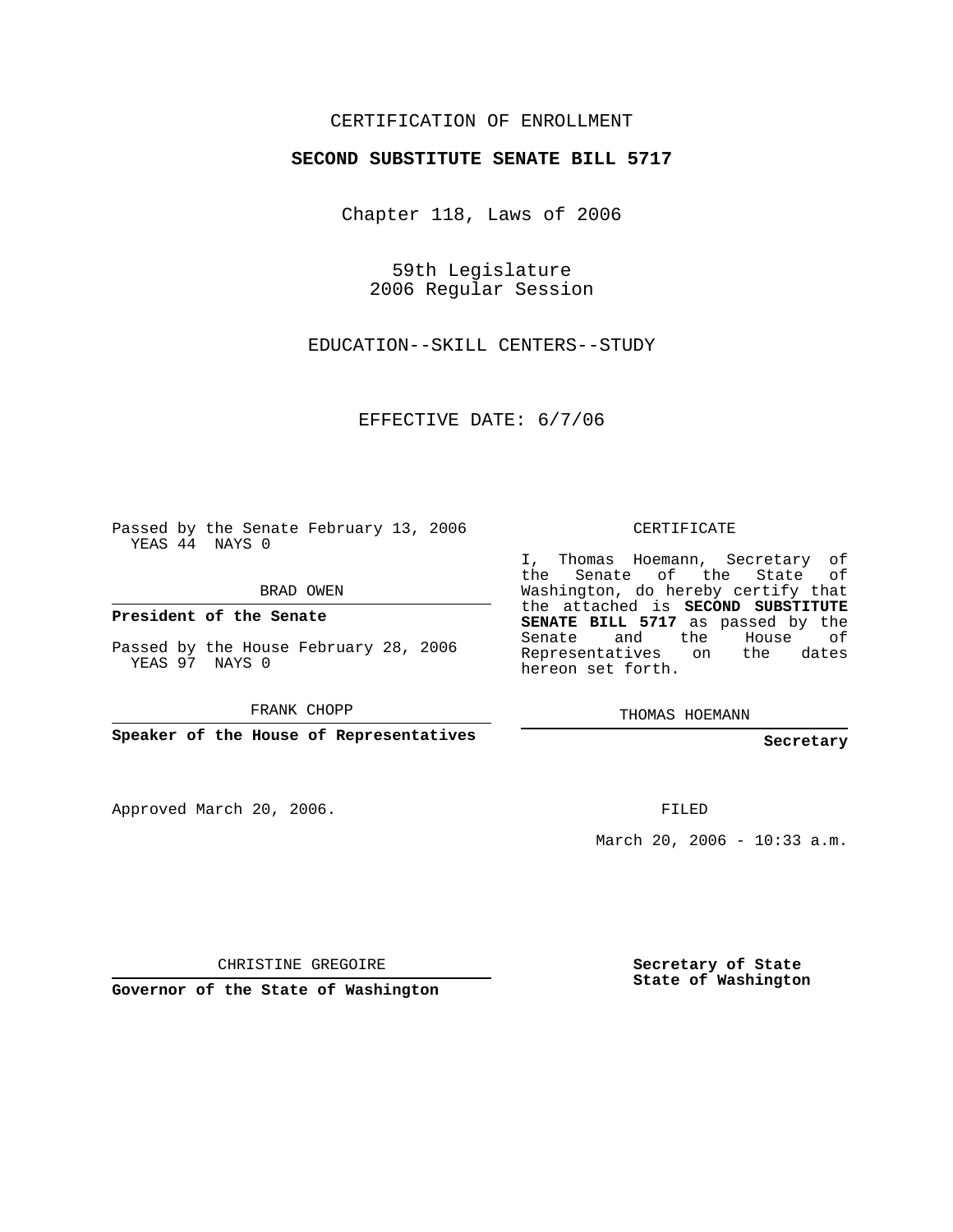## **SECOND SUBSTITUTE SENATE BILL 5717** \_\_\_\_\_\_\_\_\_\_\_\_\_\_\_\_\_\_\_\_\_\_\_\_\_\_\_\_\_\_\_\_\_\_\_\_\_\_\_\_\_\_\_\_\_

\_\_\_\_\_\_\_\_\_\_\_\_\_\_\_\_\_\_\_\_\_\_\_\_\_\_\_\_\_\_\_\_\_\_\_\_\_\_\_\_\_\_\_\_\_

Passed Legislature - 2006 Regular Session

## **State of Washington 59th Legislature 2006 Regular Session**

**By** Senate Committee on Early Learning, K-12 & Higher Education (originally sponsored by Senators Rockefeller, Benton, Fairley, Oke, Keiser, Zarelli, Shin, Rasmussen and Kohl-Welles)

READ FIRST TIME 01/27/06.

AN ACT Relating to K-12 skill centers; and creating new sections.

BE IT ENACTED BY THE LEGISLATURE OF THE STATE OF WASHINGTON:

 NEW SECTION. **Sec. 1.** The legislature finds that skill centers provide students with high quality educational opportunities through programs that combine academics with career and technical education. The legislature also finds that skill centers provide extremely valuable support to local businesses seeking skilled entry-level employees and to communities attempting to enhance local economic development opportunities. Through skill center programs, students learn the technical knowledge and skills necessary either to pursue additional education through apprenticeships, technical schools, or institutions of higher education, or go directly into entry-level employment and begin careers. The legislature finds that skill centers permit a number of school districts to cooperatively offer programs that the school districts cannot provide individually.

 NEW SECTION. **Sec. 2.** (1) The work force training and education coordinating board, in collaboration with the office of the superintendent of public instruction, shall conduct a study and report